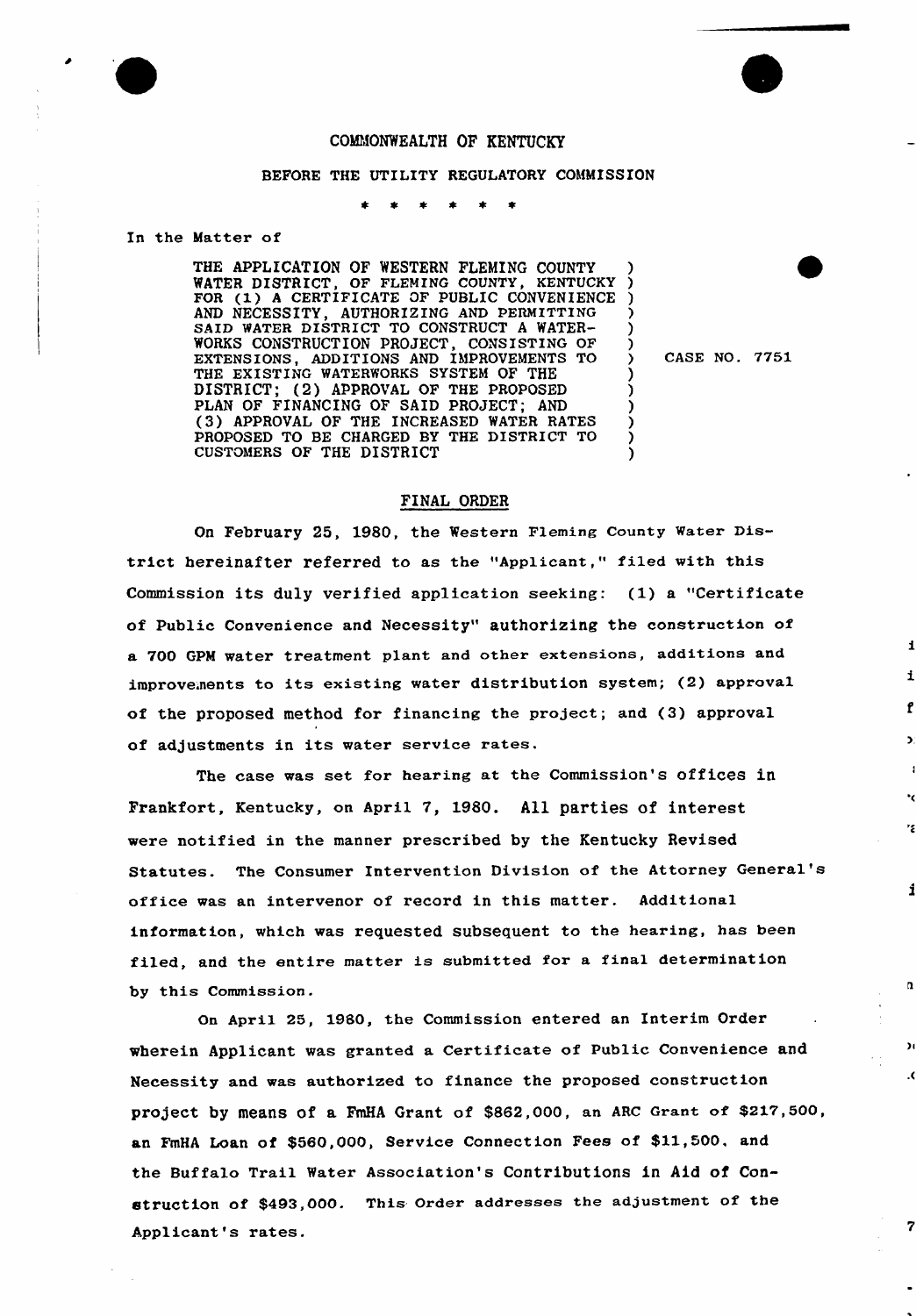### Commentary

In a normal construction case, past practice has been to wait until final bids are received before seeking approval of the projects for which the construction is proposed. In the instant case said practice has placed a severe strain on the Commission's resources as a decision on the need for the construction precipitates a need for a decision on both the financing and the rate increase. The Commission must have the time allowed by Statute to evaluate these rate applicatians. We are therefore, putting the Company on notice that future Applications for construction, financing and rates must be so filed so as to permit the Commission a minimum of five months and twenty days to process the case. Our current workload simply will not allow us to deviate from this practice.

# Test Period

The Applicant proposed and the Commission has adopted the twelve month period ending December 31, 1979, as the test period for determining the reasonableness of the proposed rates and charges. Proforma adjustments have been included where found fair, just and reasonable.

## Revenue Requirements

Applicant proposed several proforma adjustments to revenues and expenses as reflected on its Adjusted Income Statement. These adjustments were to project the level of expenses on an annual basis following completion of the proposed construction and to reflect the annual debt service associated with financing of this project. Since the projected level of operating expenses was based on the use of arbitrary percentage changes which were not substantiated by the evidence in this record, these adjustments have not been accepted for rate making purposes, however, the adjustment for increased insurance and audit fee have been accepted. Further, the Bond Resolution requires the Applicant to meet certain debt service requirements. The amount shown by the Applicant for debt service costs after completion of the proposed construction will meet these requirements. Based on the foregoing analysis, the Applicant will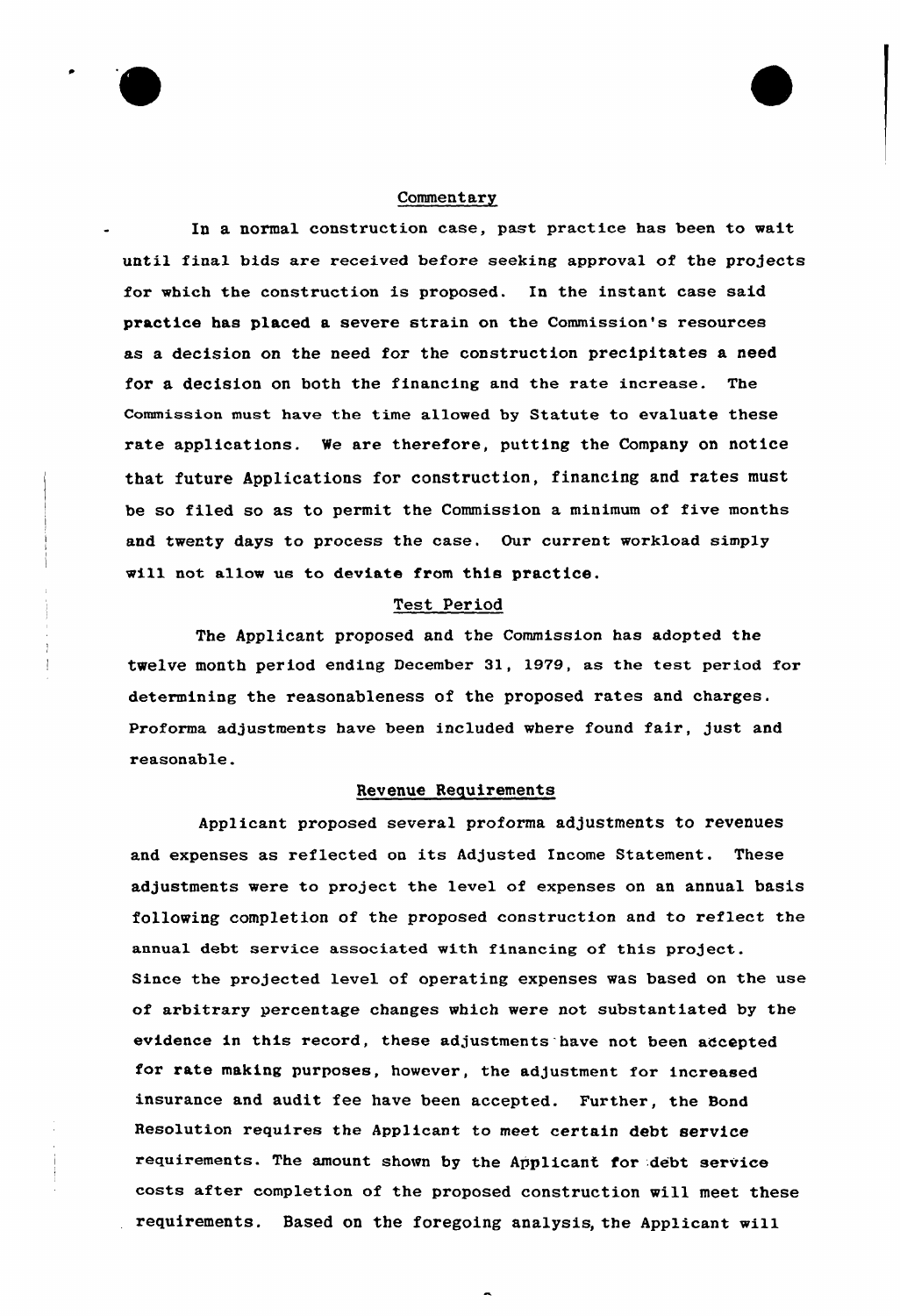

need gross revenues of \$129,457 $(1)$ to meet the debt service requirements of its bond resolution and to pay the operating expenses found reasonable. This will result in a revenue increase of \$53,891 which includes revenue for 113 additional customers to be served upon completion of the construction project, the revenue for Buffalo Trail Water District, a new wholesale customer, and the increase in rates for the present customers. Following is a schedule showing the effect on net income after the revenue and expense adjustments.

|                                                | Actual         | Proforma<br>Requested     | Proforma<br>Granted                             |
|------------------------------------------------|----------------|---------------------------|-------------------------------------------------|
| Operating Revenues                             | \$75,566       | $$129,457$ <sup>(1)</sup> | $$129,457^{(1)}$$                               |
| Operating Expenses<br>(Excluding Depreciation) | 36,248         | 55,879                    | 38,700                                          |
| Depreciation Expense                           | 14,110         | 36,390                    | 36,390                                          |
| Operating Income                               | \$25,208       | \$37,188                  | $\frac{1}{2}$ 54, 367<br>52, 311 <sup>(2)</sup> |
| Interest Expense                               | 24,561         | 49,375                    |                                                 |
| Other Income (Loss)                            | 1.660<br>2,307 | 3,160<br>9,027            | 3,160<br>216                                    |
|                                                |                |                           |                                                 |

#### **Summary**

The Commission, after consideration of the evidence of record and being advised, is of the opinion and so finds that the rates proposed by the Applicant and set forth in Appendix "A" of this Order should produce gross annual revenues of approximately \$129,457 and are the fair, just and reasonable rates for the Applicant.

IT IS THEREFORE ORDERED that the rates set out in Appendix "A" attached hereto and made a part hereof be and they are hereby approved for services rendered by Western Fleming County Water District on and after the "effective date." Further that the effective date shall be the date the proposed construction has been completed or the date of the closing of the FmHA loan, whichever date shall occur first.

IT IS FURTHER ORDERED that Western Fleming County Water District shall file with this Commission thirty (30) days prior to the effective date as hereinbefore defined, its revised tariff sheets setting forth the water service rates approved herein. Further, that a copy of the Applicant's Rules and Regulations for providing service shall be filed with the said tariff sheets.

(1) Error on Billing Analysis (\$132,945 - \$3,488 = \$129,457) (2) Includes interest of \$2,936 on the loan to Farmers Bank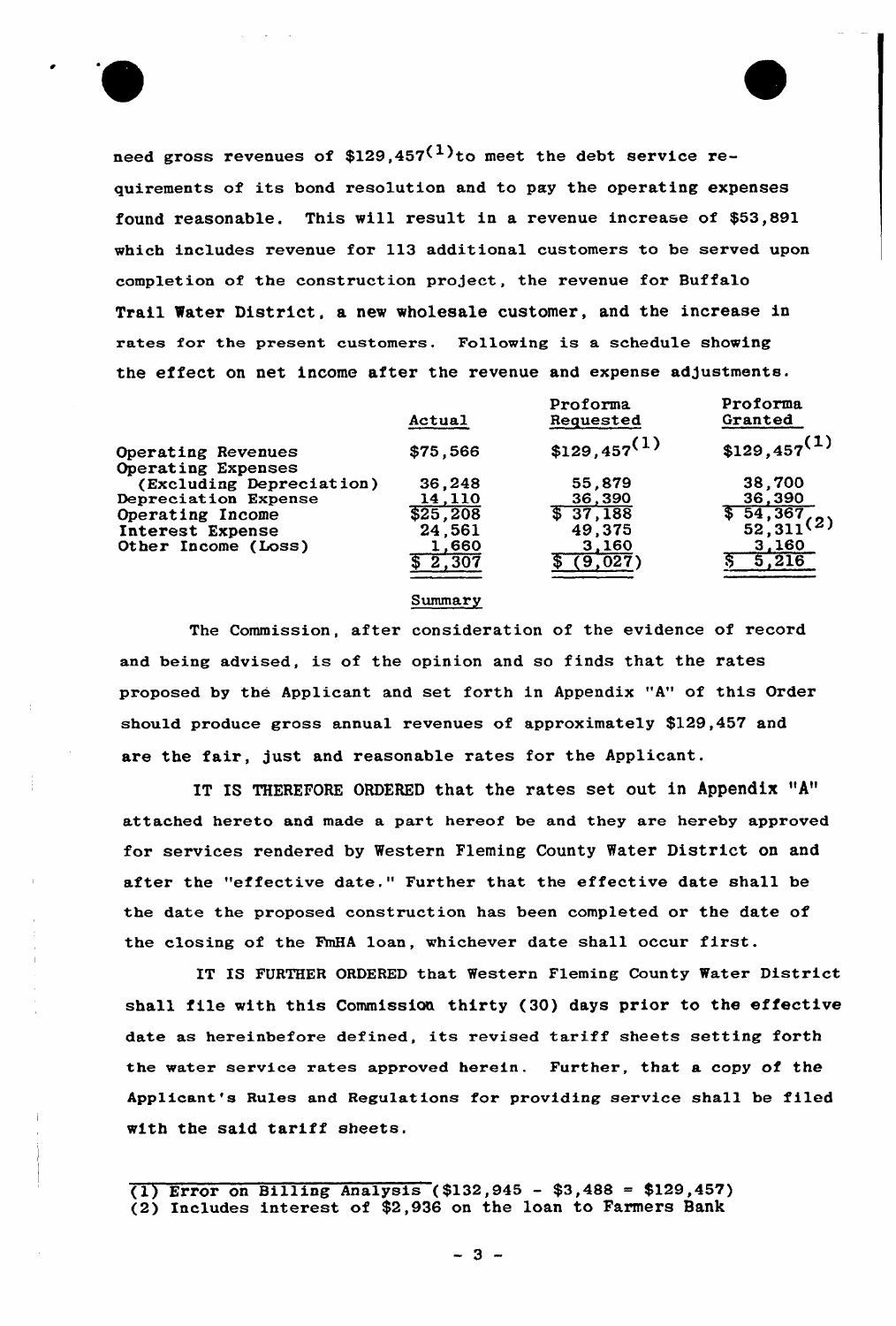

IT IS FURTHER ORDERED that the rates for service rendered by Western Fleming Water District, currently on file with this Commission, shall remain in effect until the effective date, as hereinbefore defined, for the rates herein approved.

IT IS FURTHER ORDERED that the Interim Order, dated April 25, 1980, shall remain in full force and effect.

Done at Frankfort, Kentucky, this 23rd day of June, 1980. UTILITY REGULATORY COMMISSION

Chairman

Uice Chairman

**Commissioner** 



一、 大家 清凉